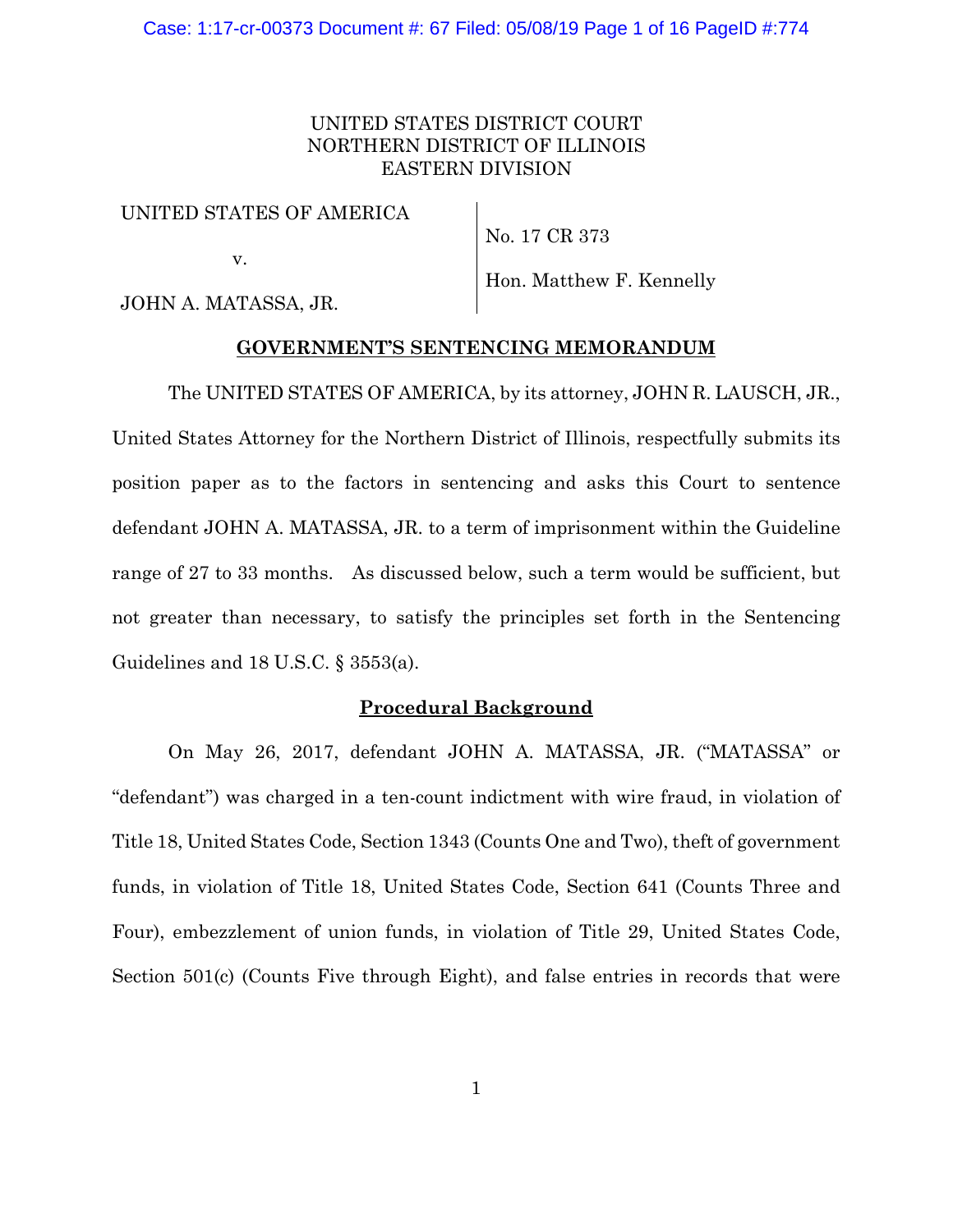required to be kept by the Department of Labor (Counts Nine and Ten). R. 1. On February 26, 2019, defendant pleaded guilty to Count Six of the indictment. R. 61.

### **Offense Conduct**<sup>1</sup>

On February 6, 2013, defendant, the Secretary-Treasurer of the Independent Union of Amalgamated Workers Local 711 (hereinafter, the "Union" or "Local 711"), added his wife to the payroll of the Union without the knowledge or approval of the Executive Board or the President of the Union.<sup>2</sup> In doing so, defendant divided his existing salary and began issuing checks to his wife that only he signed. PSR  $\P$  13.<sup>3</sup> From February 2013 through December 2016, defendant's wife was the highest paid employee by Local 711, yet, at that point and for the entirety of the nearly four-year scheme, defendant's wife was not working for the Union. Instead, defendant continued to do the minimal work required of him as Local 711's Secretary-Treasurer. As defendant admitted to the Union's accountant and his personal tax preparer, the purpose of adding his wife to the payroll and dividing his salary was to reduce his reported income in order to qualify for Old-Age Insurance benefits with the Social

<sup>1</sup> The information in this section is derived from defendant's plea agreement and reports and other materials provided to Probation in connection with the preparation of the PSR. At sentencing, a district court may rely upon information contained in a PSR as long as the information is well supported and appears reliable. *United States v. Salinas*, 365 F.3d 582, 587 (7th Cir. 2004).

<sup>2</sup> Per the Union's Constitution and Bylaws, the President of Local 711 had the authority to hire or terminate employees and set wages. *See* the Government's Version of the Offense Exhibit 1 at 7, PSR at Pg. 40.

<sup>&</sup>lt;sup>3</sup> Per the Union's Constitution and Bylaws, all checks were to be signed by the President and Secretary-Treasurer. *See* the Government's Version of the Offense, Exhibit 1 at 7, PSR at Pg. 40.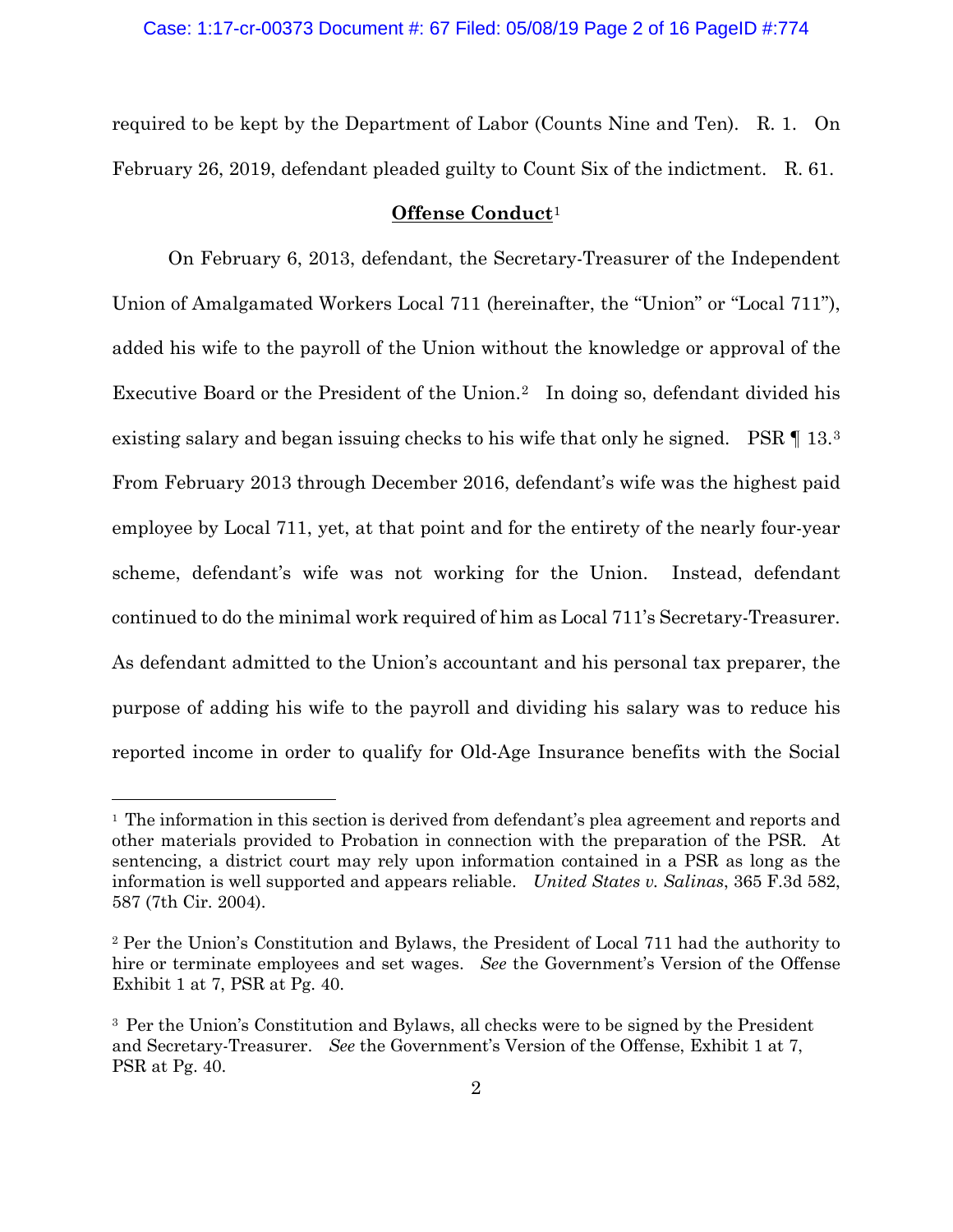Security Administration (the "SSA").4

On April 30, 2013, defendant applied for Old-Age Insurance benefits with the SSA. By that point, defendant was not at full retirement age and the SSA could reduce or withhold his benefits depending on his reported income. In his application for benefits, defendant reported his income as the exact minimum threshold that would enable him to avoid having any benefits reduced. PSR ¶¶ 15-16. Based on that representation, the SSA began paying defendant Old-Age Insurance benefits in around August 2013. As part of defendant's scheme to obtain SSA benefits, defendant caused the Union's accountant to submit Forms W-2 and W-3 wage and income statements from the Union for 2013 through 2016 that reflected his wife as the highest paid employee of Local 711. Defendant continued to receive Old-Age Insurance benefits through December 2016 because of the fraud.5

During the time of the scheme, on two occasions, defendant unilaterally increased his wife's salary without the knowledge or approval of the Executive Board or the President of the Union. PSR ¶ 13. Specifically, on July 2, 2014 and February 4, 2015, defendant gave his wife raises and continued to sign all of the checks reflecting the new salary. Defendant gave his wife these raises despite her failure to perform work for the Union. Mindful of the purpose of the scheme and the risk of

<sup>4</sup> *See* Exhibit 15.1 to the Government's Version of the Offense at PSR Pgs. 331-32.

<sup>5</sup> Defendant reached full retirement age in 2017 and began to receive his Old-Age Insurance benefits without regard to his reported income. However, after he was indicted in the present matter, the SSA began to withhold his benefits to account for the ill-gotten payments.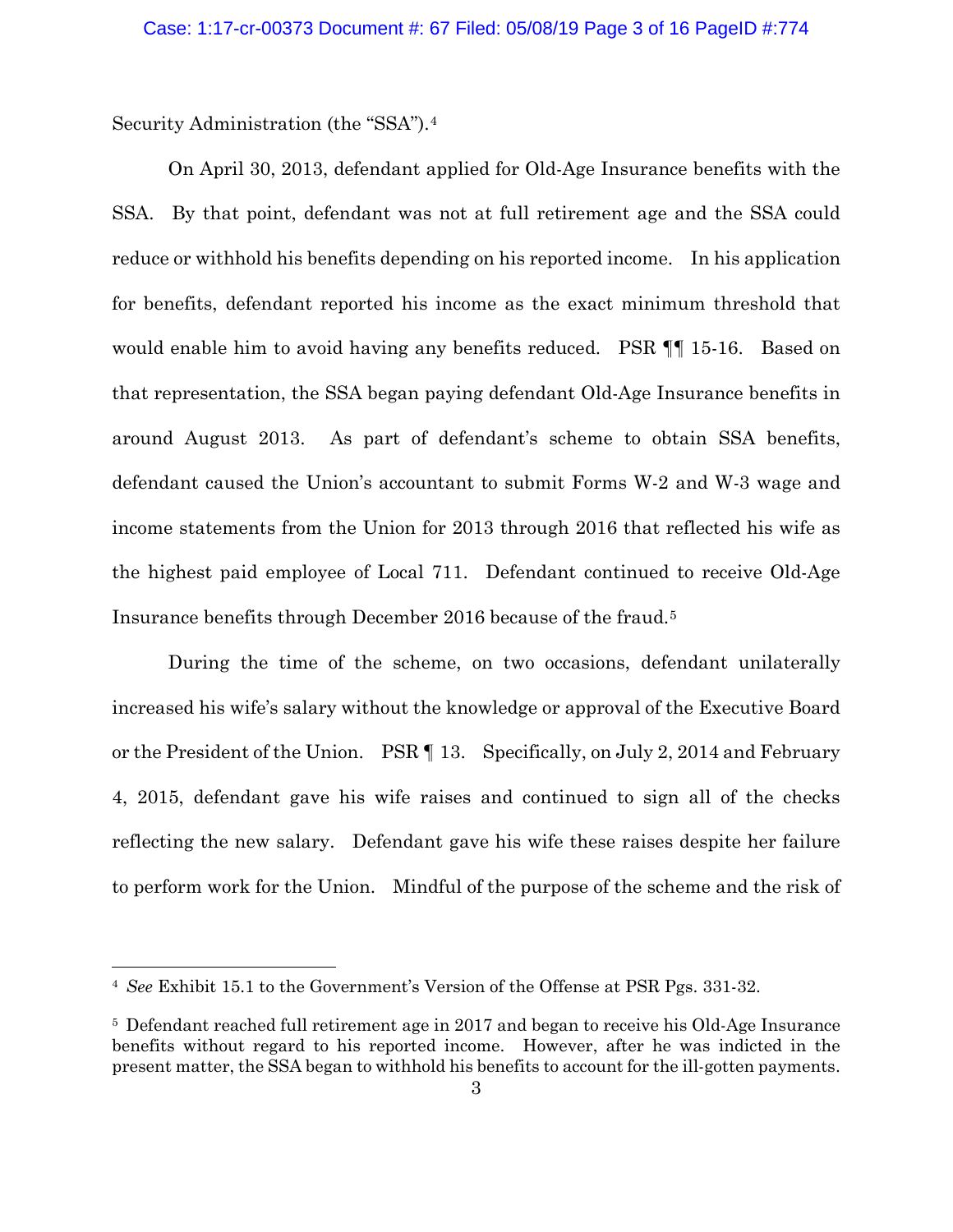reducing or losing his SSA benefits, defendant did not increase his own salary.

In order to make it appear as if the Executive Board had authorized his wife's hiring and salary, defendant drafted meeting minutes reflecting discussion of the issue, motions made by other Board members relating to her employment, and Board approval of the measure. These minutes were false. The Executive Board members did not know that defendant's wife was a Union employee, let alone the highest paid employee of the Union, nor did they approve the arrangement during the time of the scheme.6

# **Guidelines Calculation**

### Offense Level Calculation

The government agrees with the offense level calculations set forth in the PSR, with the exception of credit for acceptance of responsibility. PSR  $\P$  122-40. Specifically, the government agrees that, pursuant to Guideline § 2B1.1(a)(2), the base offense level is 6. PSR ¶ 26. The government also agrees that there is an 8 level enhancement, pursuant to Guideline § 2B1.1(b)(1)(E), because the loss to the victims, both Local 711 and the SSA, was approximately \$108,621.60, which is more than \$95,000, but less than \$150,000. PSR ¶ 27.

The government also agrees with Probation's finding that the offense involved sophisticated means and that defendant intentionally engaged in or caused the

<sup>6</sup> *See* Exhibits 2-8 to the Government's Version of the Offense at PSR Pgs. 63-64, 81-83, 107-09, 113-14, 155-56, 160, 193-196, 226-228, 253.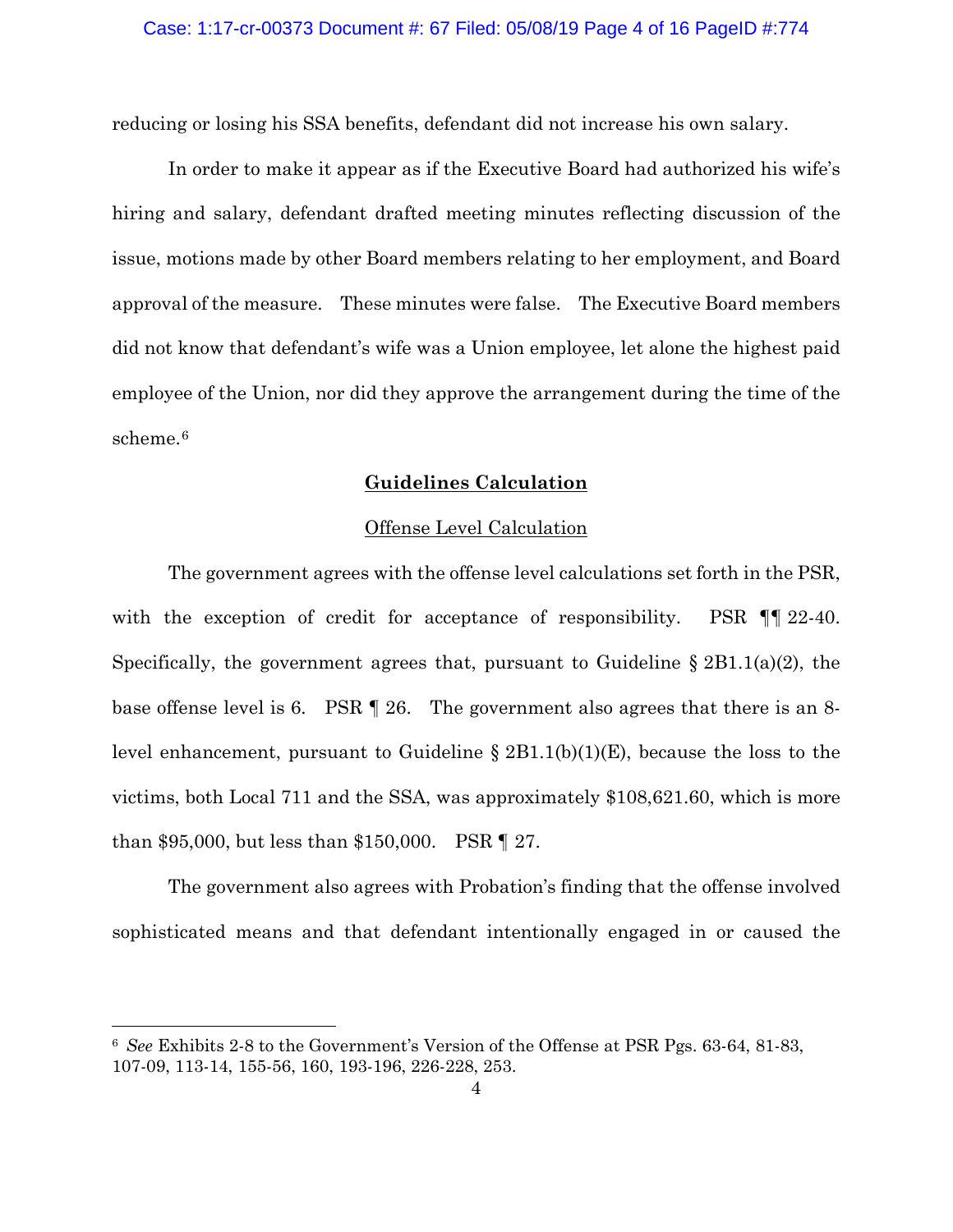#### Case: 1:17-cr-00373 Document #: 67 Filed: 05/08/19 Page 5 of 16 PageID #:774

conduct constituting the sophisticated means, pursuant to Guideline  $§ 2B1.1(b)(10)(C)$ . PSR ¶ [ 28-32.

Under application note 9(B) to Guideline § 2B1.1, "sophisticated means' means especially complex or especially intricate offense conduct pertaining to the execution or concealment of an offense." While application note 9(B) to Guideline § 2B1.1 provides a non-exhaustive list of the types of conduct that constitutes sophisticated means – the hiding of assets or transactions, the use of fictitious entities or corporate shells, or the use of offshore accounts – "not all of [defendant's] actions needed to be elaborate for the adjustment to apply; it is enough that, as the district court found, [defendant's] actions when viewed as a whole constituted a sophisticated scheme." *United States v. Ghaddar*, 678 F.3d 600, 602 (7th Cir. 2012). "Even if any single part of the offense was not particularly complicated, 'repetitive and coordinated conduct can amount to a sophisticated scheme.'" *United States v. Sethi*, 702 F.3d 1076, 1079 (8th Cir. 2013) (quoting *United States v. Fiorito*, 640 F.3d 338, 351 (8th Cir. 2011)). In part, the enhancement is in place to deter "elaborate efforts to avoid detection," *United States v. Landwer*, 640 F.3d 769, 772 (7th Cir. 2011), including the use of fraudulent documents, *United States v. Anobah*, 734 F.3d 733, 739 (7th Cir. 2013).

Here, as the Probation department observed, defendant's fraud on the Union was merely a precursor to a fraud on the SSA. PSR | 31. Defendant added his wife to the payroll of Local 711 and shifted sufficient income in order to maximize his SSA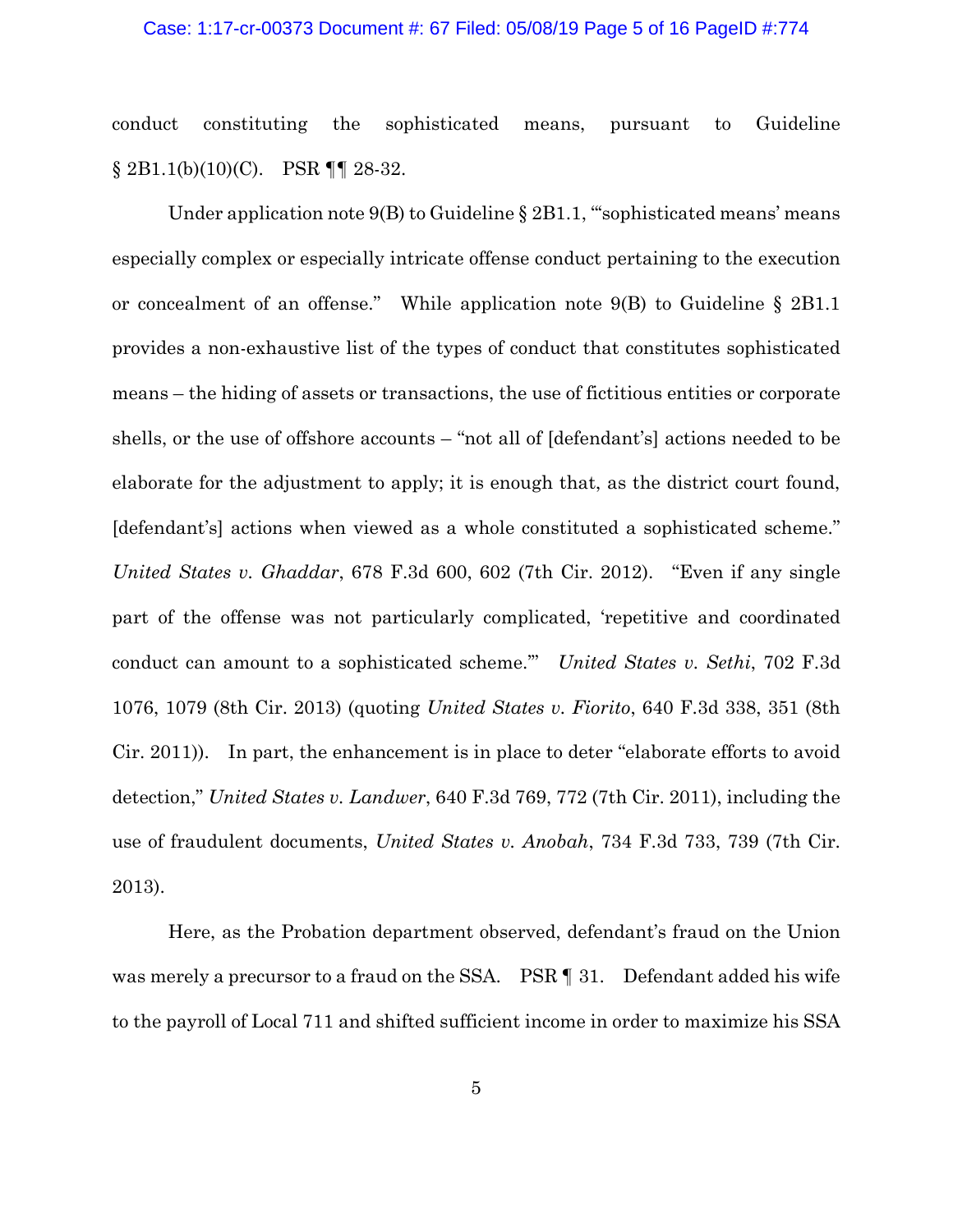#### Case: 1:17-cr-00373 Document #: 67 Filed: 05/08/19 Page 6 of 16 PageID #:774

benefits. Defendant then completed an application for SSA benefits, which reflected his phony reduced salary. Then, defendant caused his accounting firm to create and submit false or misleading tax forms, Forms W-2 and W-3 wage and income statements, to the SSA and IRS. The documentation supported the fiction that defendant's wife was employed by and working for Local 711 and the SSA made benefits payments to defendant based on those forms. To then prevent detection of the scheme, by either the Union or investigating agencies, defendant prepared fake meeting minutes approving of the arrangement. The scheme went on unabated for years – from 2013 through 2016 – with the SSA paying defendant benefits to which he was not entitled and the Executive Board completely unaware that the Union was paying defendant's spouse or that defendant's spouse was the highest paid employee of the Union.

Accordingly, it is the government's position that the offense involved sophisticated means pursuant to Guideline  $\S 2B1.1(b)(10)(C)$ .

The government agrees with Probation that defendant abused a position of trust as the Secretary-Treasurer of Local 711 and a fiduciary,7 and that a 2-level enhancement is warranted pursuant to Guideline  $\S 3B1.3$ . PSR  $\P 34$ .

<sup>7</sup> Pursuant to Title 29, United States Code, Section 501(a), "[t]he officers, agents, shop stewards, and other representatives of a labor organization occupy positions of trust in relation to such organization and its members as a group." Defendant, as Secretary-Treasurer was an officer of a labor organization, Local 711. In the plea agreement, defendant does not dispute the application of this enhancement. *See* Plea Agreement, R. 62  $\P$  9(b)(iv).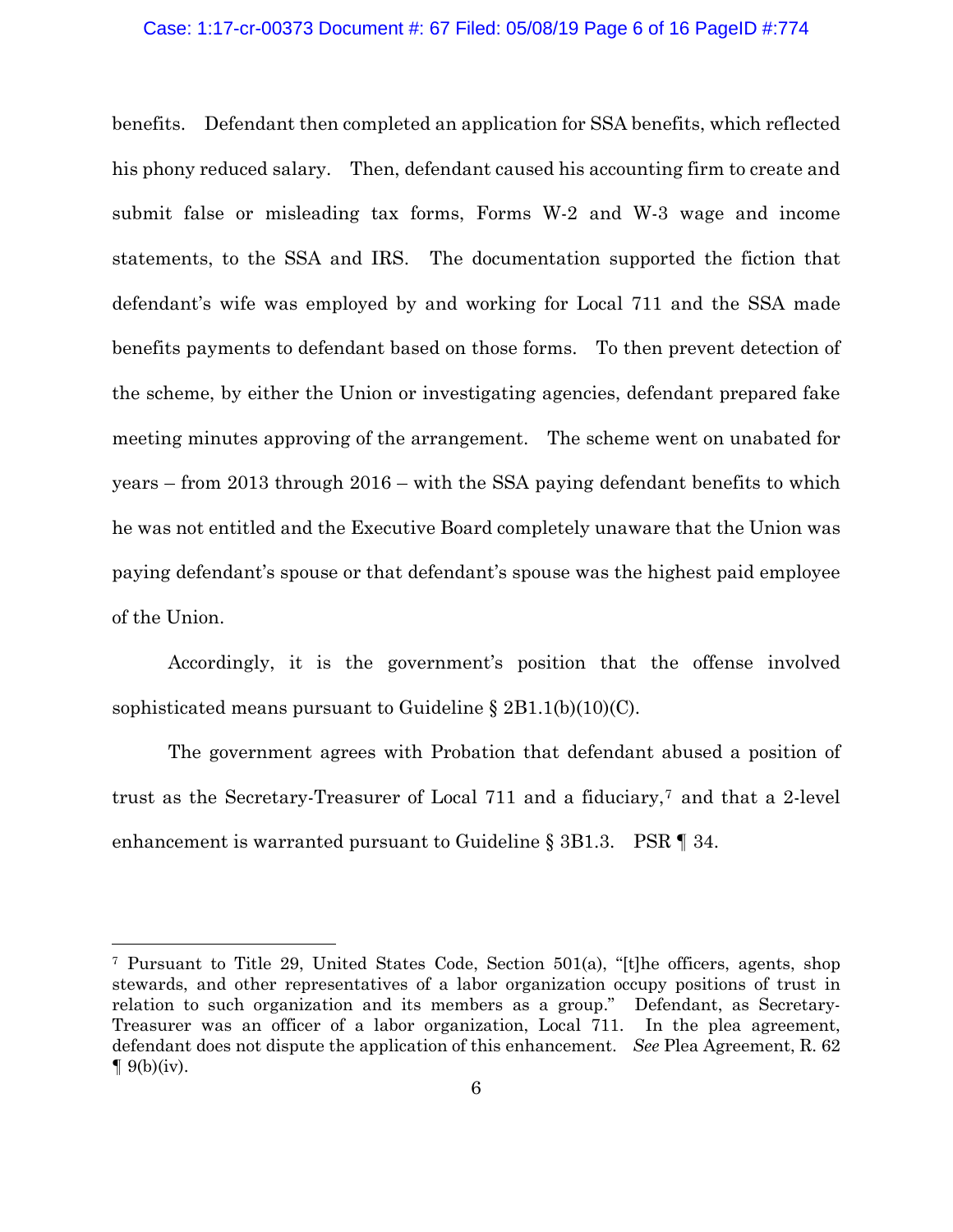### Case: 1:17-cr-00373 Document #: 67 Filed: 05/08/19 Page 7 of 16 PageID #:774

With regard to acceptance of responsibility credit under Guideline  $\S 3E1.1(a)$ , the government reserves the right to take whatever position it deems appropriate at the time of sentencing. Notably, at this point, the plea agreement does not reflect defendant's acceptance of responsibility for the full extent of the scheme, including when and how it started (without the Board's authorization from February 2013) and the length of the scheme (running through the end of 2016), and the falsification of meeting minutes reflecting approval of the arrangement with defendant's wife and a salary and expenses for the Secretary-Treasurer. Should defendant acknowledge his culpability for these actions before or at sentencing, the government agrees that defendant should receive credit for acceptance of responsibility for his conduct.

### Criminal History Category Calculation

The government agrees with the Probation Office's finding that defendant has 0 criminal history point. PSR  $\P$  47. With 0 criminal history points, defendant is a criminal history category of I. *Id.*

### Advisory Guideline Range

Based upon a total offense level of 18 and a criminal history category of I, defendant's Guideline range is 27 to 33 months' imprisonment.8

<sup>8</sup> With credit for acceptance of responsibility under Guideline § 3E1.1(a), defendant's Guideline range would be 21 to 27 months.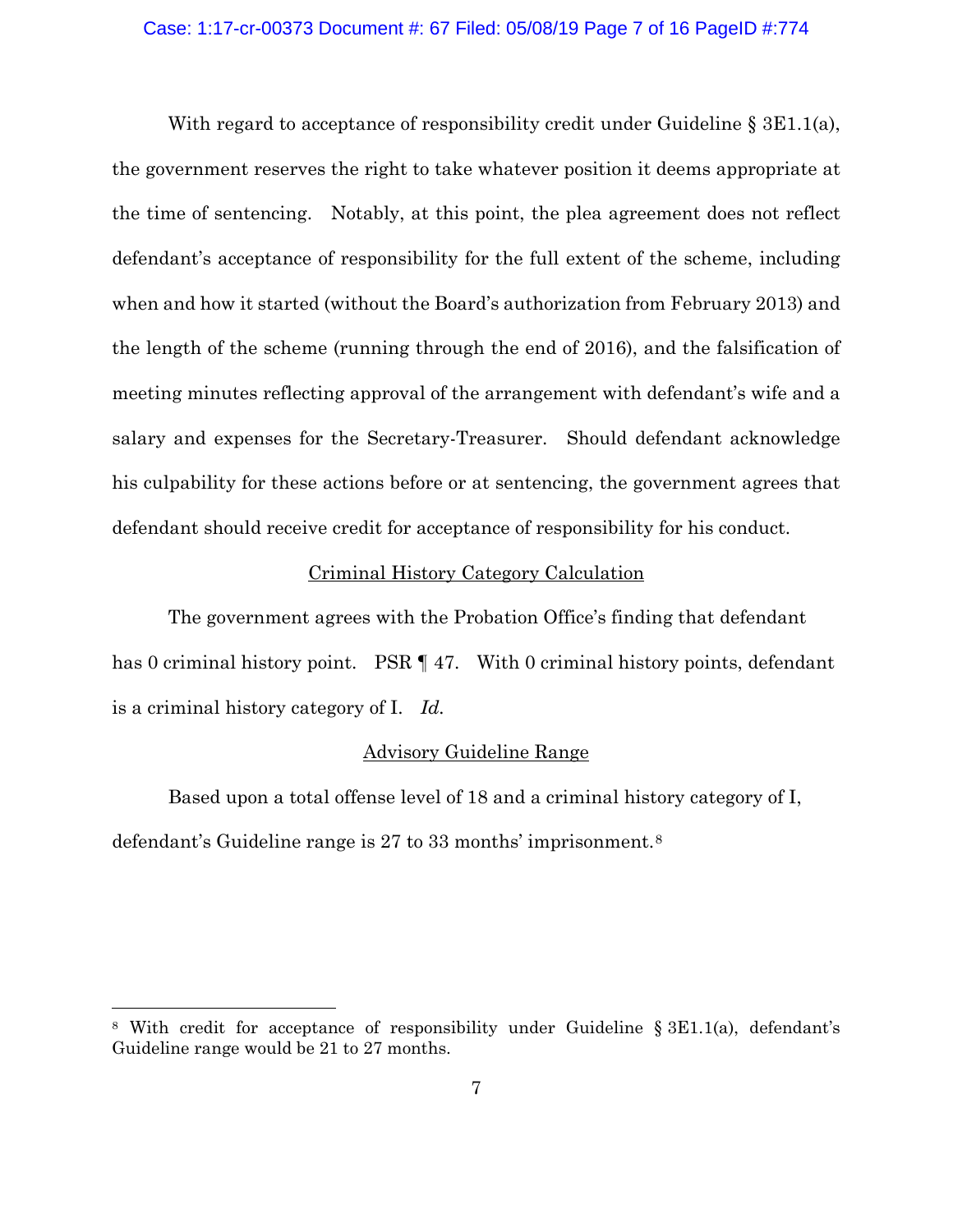#### **The Factors Set Forth in 18 U.S.C. § 3553(a)**

Section 3553(a) requires the Court to impose a sentence that is "sufficient, but not greater than necessary," to comply with the purposes of sentencing.<sup>9</sup> In order to determine the sentence to impose, the court must consider the statutory factors listed in  $\S 3553(a)(1)-(7)$ . One of those factors is the advisory range set by the Sentencing Guidelines, and another is the Commission's policy statements.  $\S 3553(a)(4)$ , (a)(5). Although the Sentencing Guidelines are advisory only, "[a]s a matter of administration and to secure nationwide consistency, the Guidelines should be the starting point and the initial benchmark." *Gall v. United States*, 552 U.S. 38, 49 (2007). For the reasons set forth below, consideration of the  $\S$  3553(a) factors reflects that a sentence within the Guideline range is warranted and necessary.

### The Nature and Circumstances of the Offense

The Union generated its revenue from the dues of hard-working Veterans Park District employees, plastics and rubber manufacturers working in warehouses and on assembly lines, food delivery people, roofers, and construction workers. These employees had \$40 of their salaries sent straight to Local 711 every month. Defendant, as an officer of the Union, was a fiduciary, who was legally obligated to

 $9$  Those purposes are the need for the sentence "(A) to reflect the seriousness of the offense, to promote respect for the law, and to provide just punishment for the offense; (B) to afford adequate deterrence to criminal conduct; (C) to protect the public from further crimes of the defendant; and (D) to provide the defendant with needed educational or vocational training, medical care, or other correctional treatment in the most effective manner." 18 U.S.C.  $$3553(a)(2)$ .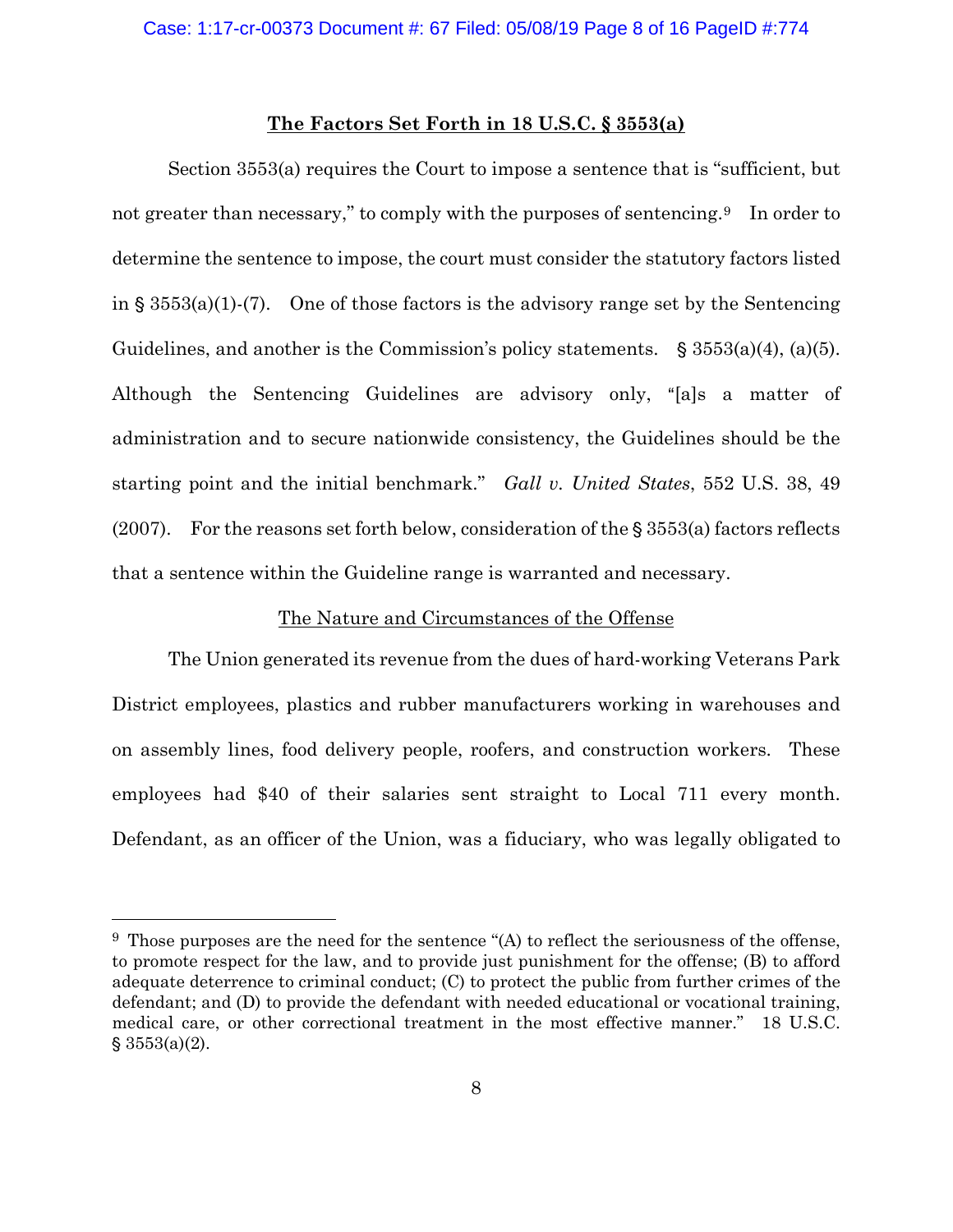act in the best interests of the organization and its dues-paying members.

However, in reality, defendant performed minimal work for the Union. Defendant assisted in several hours of collective bargaining negotiations every three to five years, depending on the company, which sometimes meant only updating dates in the documents.10 Between 2013 and the end of 2016, Local 711 union members filed approximately twenty-two grievances, none of which resulted in hearings or arbitration and which were usually resolved by a phone call.11

For nearly four years, defendant defrauded the Union, spent most of the Union's revenue on salary for himself and his wife, and spent thousands of dollars of the Union's money on restaurant bills, food purchases, and gas and maintenance for his car. PSR  $\P$  18. Often times, defendant listed people on receipts for these meals who were not present. *Id.* These personal expenditures served absolutely no benefit to the Union.

Defendant then created meeting minutes—minutes purporting to authorizing the arrangement with his wife, minutes referencing purported trustees who never attended Executive Board meetings, and minutes purporting to authorize expenses for the Secretary-Treasurer. These meeting minutes were false and defendant created them to cover up his fraud and justify his profligate spending of Union money.

In addition, defendant concocted the scheme adding his wife to the Union

<sup>10</sup> *See* Exhibits 18-23 to the Government's Version of the Offense at PSR Pgs. 362-384.

<sup>11</sup> *See* Exhibit 17 to the Government's Version of the Offense at PSR Pgs. 359-361.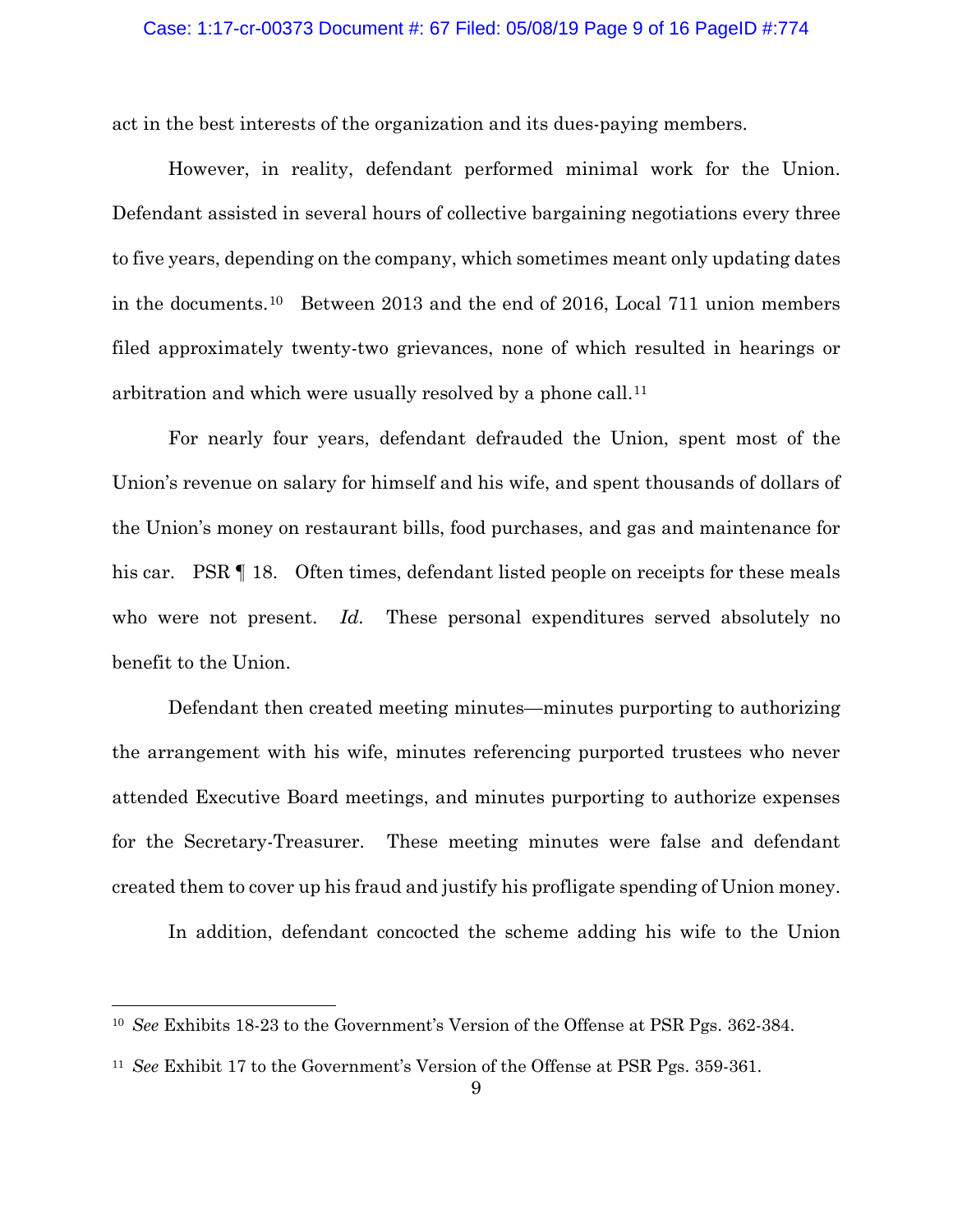#### Case: 1:17-cr-00373 Document #: 67 Filed: 05/08/19 Page 10 of 16 PageID #:774

payroll as the highest paid employee with the express purpose of defrauding another entity, the SSA. The SSA makes its payments to beneficiaries from the reserves a trust fund funded from, among other things, tax revenues. These reserves are limited and defendant fraudulently drew up on them out of his own personal greed.

Based on the nature and circumstances of the offense, including the length and breadth of the fraud, the government respectfully submits that a sentence within the Guideline range is appropriate.

### History and Characteristics of the Defendant

Defendant is a Chicago native who had a seemingly normal upbringing. PSR ¶¶ 53-54, 57. Currently, defendant suffers from a number of health conditions, including coronary artery disease, hypertension, diabetes, sleep apnea, and chronic obstructive pulmonary disease. PSR ¶¶ 70-75. According to defendant's motion, (R. 65), defendant recently encountered an issue during a stress test, which relates to one of his heart valves, which may require surgical treatment.

While some of these conditions are not uncommon for someone of defendant's age and treatment will continue during any period of incarceration, the government acknowledges that it would be appropriate for the Court to consider defendant's various medical conditions when determining defendant's sentence.

# The Seriousness of the Offense, and the Need to Promote Respect for the Law, Provide Just Punishment, Afford Adequate Deterrence, and Protect the Public

Fraud and embezzlement, in any context, are incredibly serious offenses. Defendant took and used money derived from the hard work of honest individuals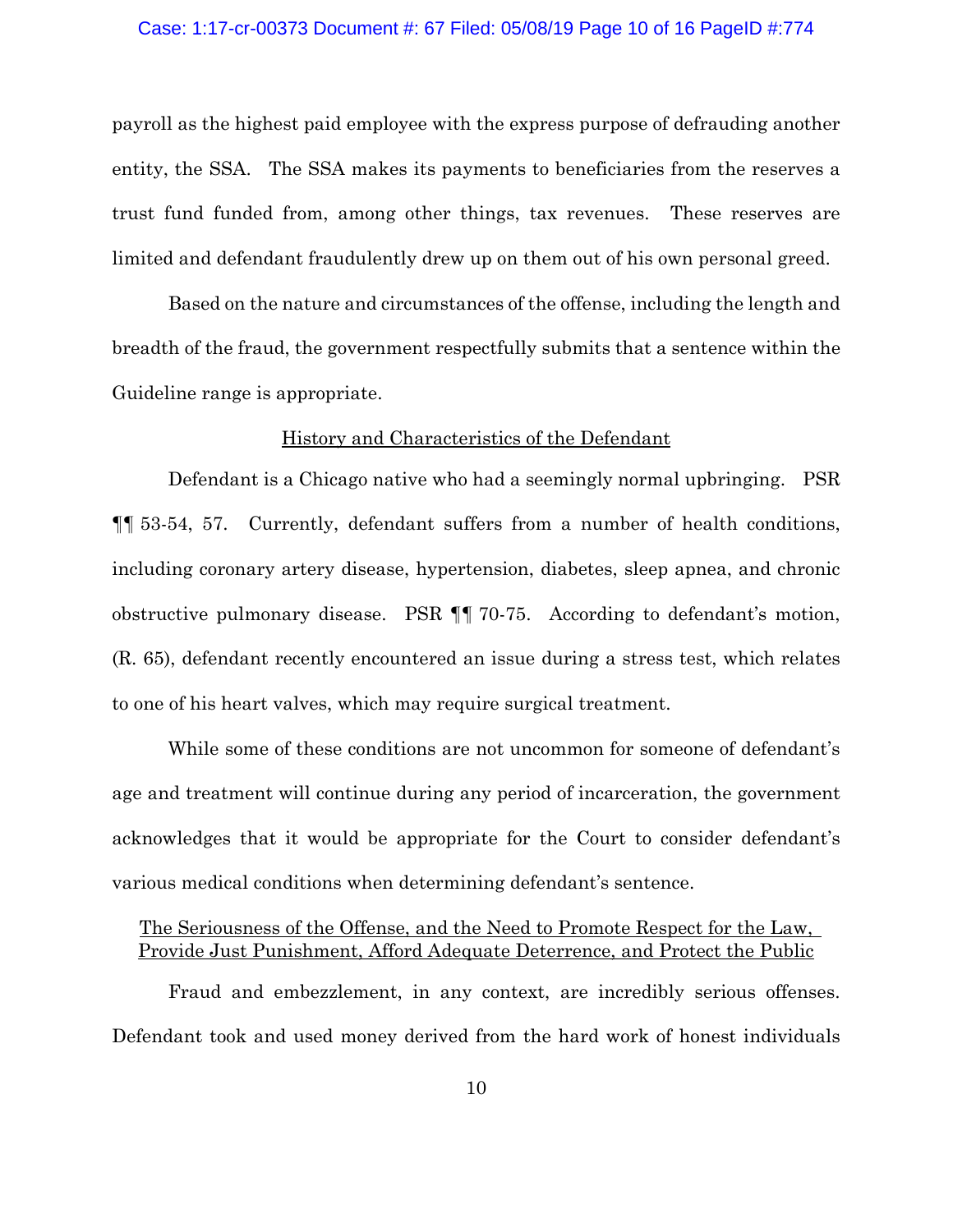#### Case: 1:17-cr-00373 Document #: 67 Filed: 05/08/19 Page 11 of 16 PageID #:774

who trusted him to act in their best interests. Defendant failed them. Union officers who embezzle from the union steal from the very people they are meant to protect. Defendant's use of the Union to defraud the SSA is also a serious offense. The SSA's funds are limited and defendant's abuse of his position at the Union to trick the SSA into providing him with funds to which he was not entitled depleted the SSA's trust fund.

Accordingly, a sentence within the Guideline range would have the benefit of acknowledging the seriousness of defendant's conduct, promoting respect for the law, providing just punishment to defendant for his actions, deterring defendant from similar criminal conduct, and protecting the public from defendant.

### **Restitution**

Pursuant to Paragraph 13 of the plea agreement and Title 18, United States Code, Section 3663A, defendant agreed to pay restitution to the victims in an amount totaling \$66,253.10, which was the amount of restitution owed at the time of his change of plea. Since that time, the SSA has continued to withhold benefits payments to defendant and will continue to do so until the amount owed. Defendant has also agreed to make restitution to the Union in the amount of \$33,513.

#### **Supervised Release**

Consistent with the Seventh Circuit's guidance in *United States v. Thompson*, 777 F.3d 368 (7th Cir. 2015), the government agrees with Probation's recommendation for the imposition of a term of supervised release of two years. In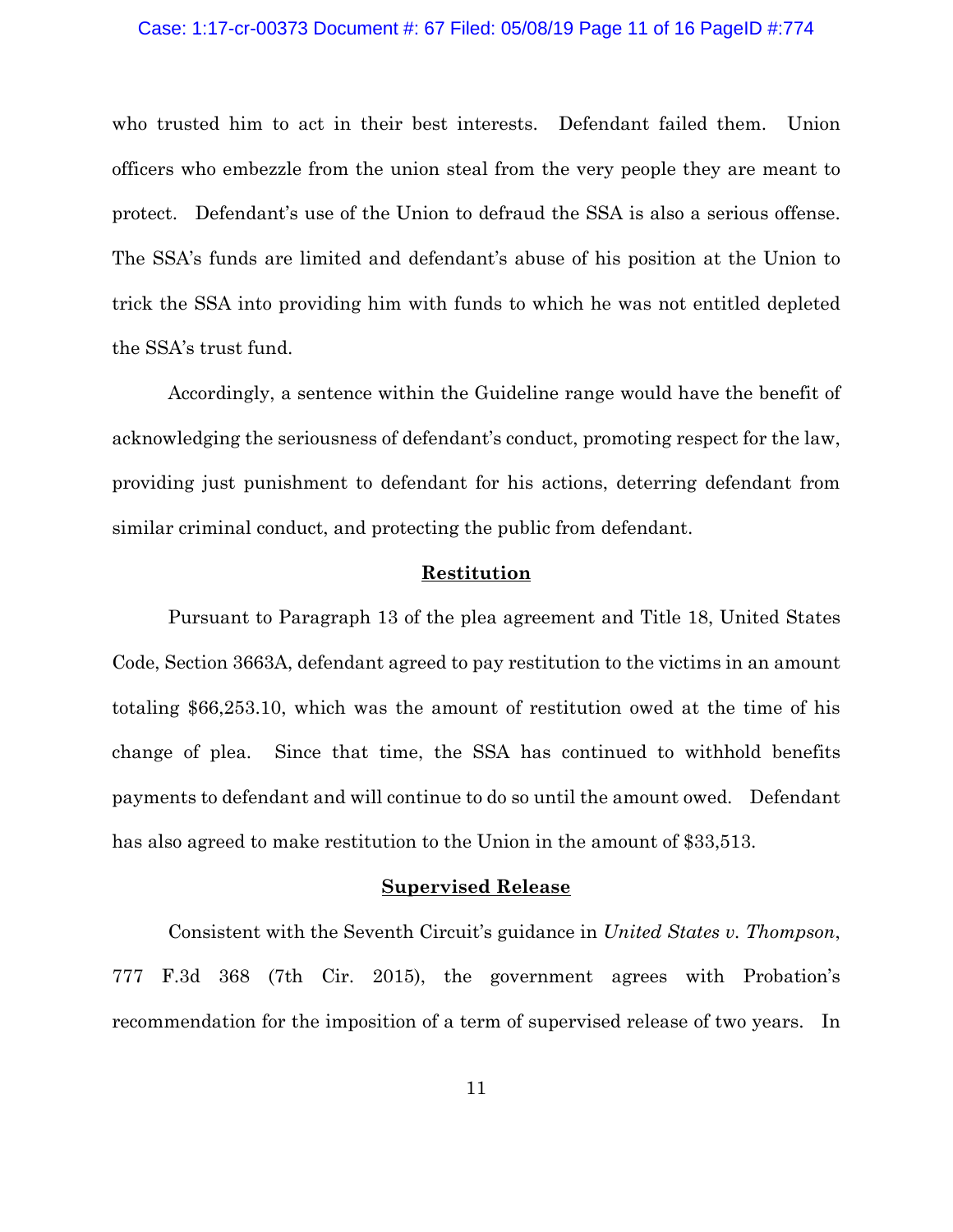order to promote the sentencing objectives of deterring recidivism, protecting the public, and assisting in defendant's rehabilitation and reintegration into society, the government supports Probation's recommendation that the term of supervised release include the conditions set forth below.

# a. Mandatory Conditions of Supervised Release

The government agrees that the following mandatory conditions of supervised release proposed by the Probation Department should be imposed because they are required by 18 U.S.C. § 3583(a), and recommended by Guideline § 5D1.3(a):

- defendant shall not commit another federal, state, or local crime during the term of supervised release (Mandatory Condition 1);
- defendant shall not unlawfully possess a controlled substance (Mandatory Condition 2); and
- defendant shall cooperate in the collection of a DNA sample if the collection of such a sample is required by law (Mandatory Condition 5).

# b. Discretionary Conditions of Supervised Release

The government agrees that the following discretionary conditions of supervised release proposed by the Probation Department should be imposed, as such discretionary conditions will serve to facilitate supervision by the Probation officer, support defendant's rehabilitation and reintegration into society, and serve to promote deterrence and protect the public, and are thus appropriate in this case. Such discretionary conditions are:

• defendant shall refrain from engaging in a specified occupation, business, or profession bearing a reasonably direct relationship to the conduct constituting the offense, or engage in such a specified occupation, business, or profession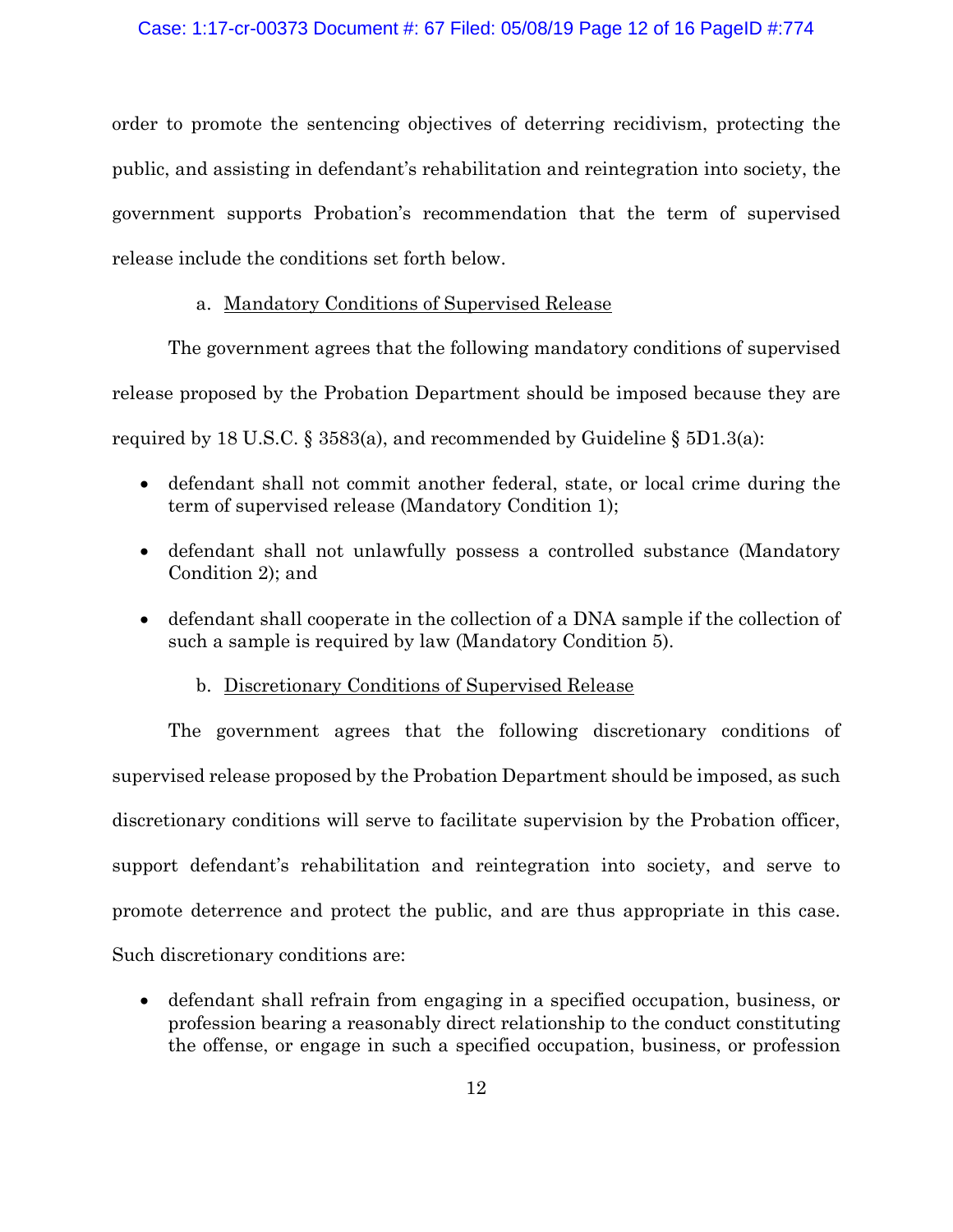only to a stated degree or under stated circumstances, specifically, any position involving the authority to issue funds on behalf of an organization for which he has no ownership interest (Discretionary Condition 5);

- defendant shall refrain from knowingly meeting or communicating with any person whom he knows to be engaged, or is planning to be engaged, in criminal activity (Discretionary Condition 6);
- defendant shall refrain from excessive use of alcohol or any use of a narcotic drug or other controlled substance, as defined in § 102 of the Controlled Substances Act (21 U.S.C. § 802), without a prescription by a licensed medical practitioner (Discretionary Condition 7);
- defendant shall refrain from possession of a firearm, destructive device, or other dangerous weapon (Discretionary Condition 8);
- defendant shall refrain from knowingly leaving the federal judicial district where he is being supervised, unless granted permission to leave by the Court or a probation officer (Discretionary Condition 14);
- defendant shall report to a probation officer as directed by the Court or a probation officer (Discretionary Condition 15);
- defendant shall permit a probation officer to visit him at any reasonable time at home, at work, at school, at a community service location, or at any other reasonable location specified by a probation officer and permit confiscation of any contraband observed in plain view of the probation officer (Discretionary Condition 16);
- defendant shall notify a probation officer promptly, within 72 hours, of any change in residence, employer, or workplace, and absent constitutional or other legal privilege, answer inquiries by a probation officer (Discretionary Condition 17);
- defendant shall notify a probation officer promptly, within 72 hours, if arrested or questioned by a law enforcement officer (Discretionary Condition 18); and
- defendant shall satisfy other special conditions (Discretionary Condition 22).
	- c. Special Conditions of Supervised Release

The government agrees with the special conditions of supervised release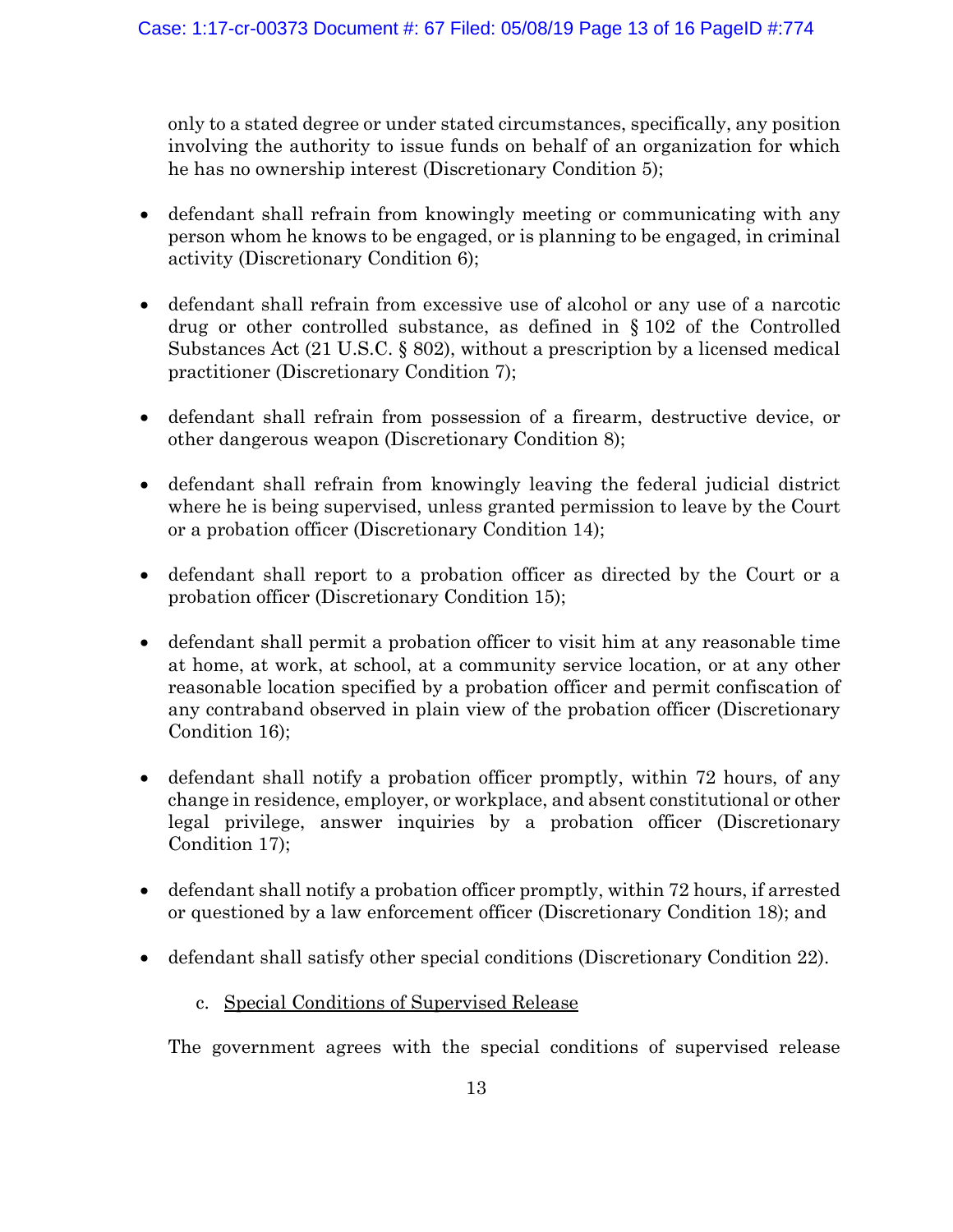proposed by the Probation Department in the PSR, which further support defendant's

reintegration into society. Specifically:

- defendant shall not incur new credit charges or open additional lines of credit without the approval of a probation officer unless he is in compliance with the financial obligations imposed by this judgment (Special Condition 5);
- defendant shall provide a probation officer with access to any requested financial information necessary to monitor compliance with conditions of supervised release (Special Condition 6);
- defendant shall notify the court of any material change in his economic circumstances that might affect his ability to pay restitution, fines, or special assessments (Special Condition 7);
- defendant shall pay any financial penalty that imposed by this judgment that remains unpaid at the commencement of the term of supervised release and a monthly payment schedule shall be in an amount that is at least 10% of defendant's monthly income, defined as income net of reasonable expenses for basic necessities such as food, shelter, utilities, insurance, and employmentrelated expenses (Special Condition 10); and
- defendant shall not enter into any agreement to act as an informer or special agent of a law enforcement agency without the permission of the Court (Special Condition 11).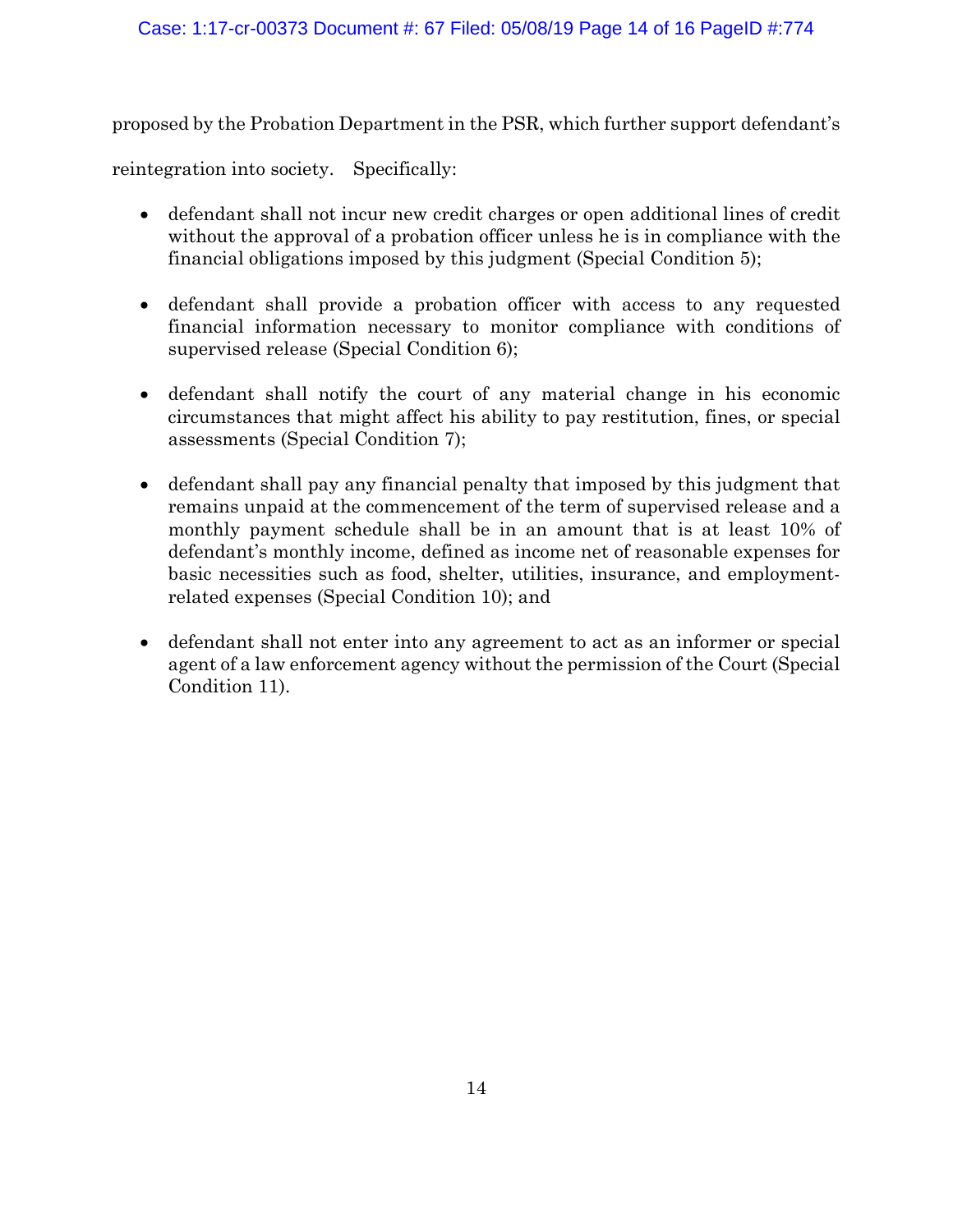Case: 1:17-cr-00373 Document #: 67 Filed: 05/08/19 Page 15 of 16 PageID #:774

# **Conclusion**

For the foregoing reasons, the United States requests that the Court sentence

defendant JOHN A. MATASSA, JR. as stated above.

Respectfully submitted,

JOHN R. LAUSCH, JR. United States Attorney

By: */s/ Richard M. Rothblatt* RICHARD M. ROTHBLATT ANKUR SRIVASTAVA Assistant U.S. Attorneys 219 South Dearborn Street, 5th Floor Chicago, Illinois 60604 (312) 353-5300

Dated: May 8, 2019